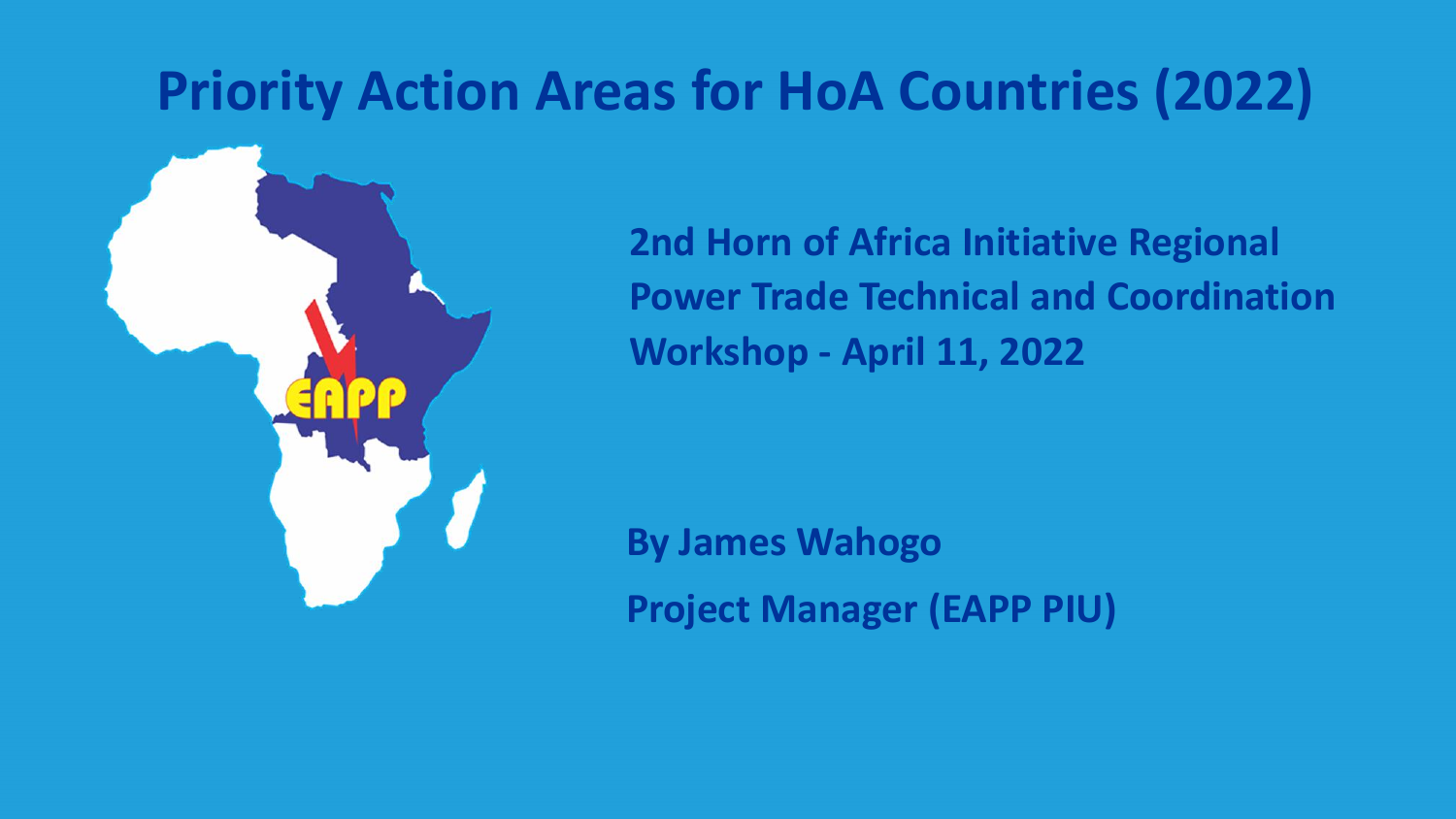## Background



- Coordinated effort is needed to foster power trade in the region
- A table of priority action areas was shared as a part of the background note prior to the workshop with participants
- The action areas are captured under 4 pillars
	- Institutional Strengthening
	- Soft Infrastructure Operations
	- Soft Infrastructure Commercial
	- Soft Infrastructure Planning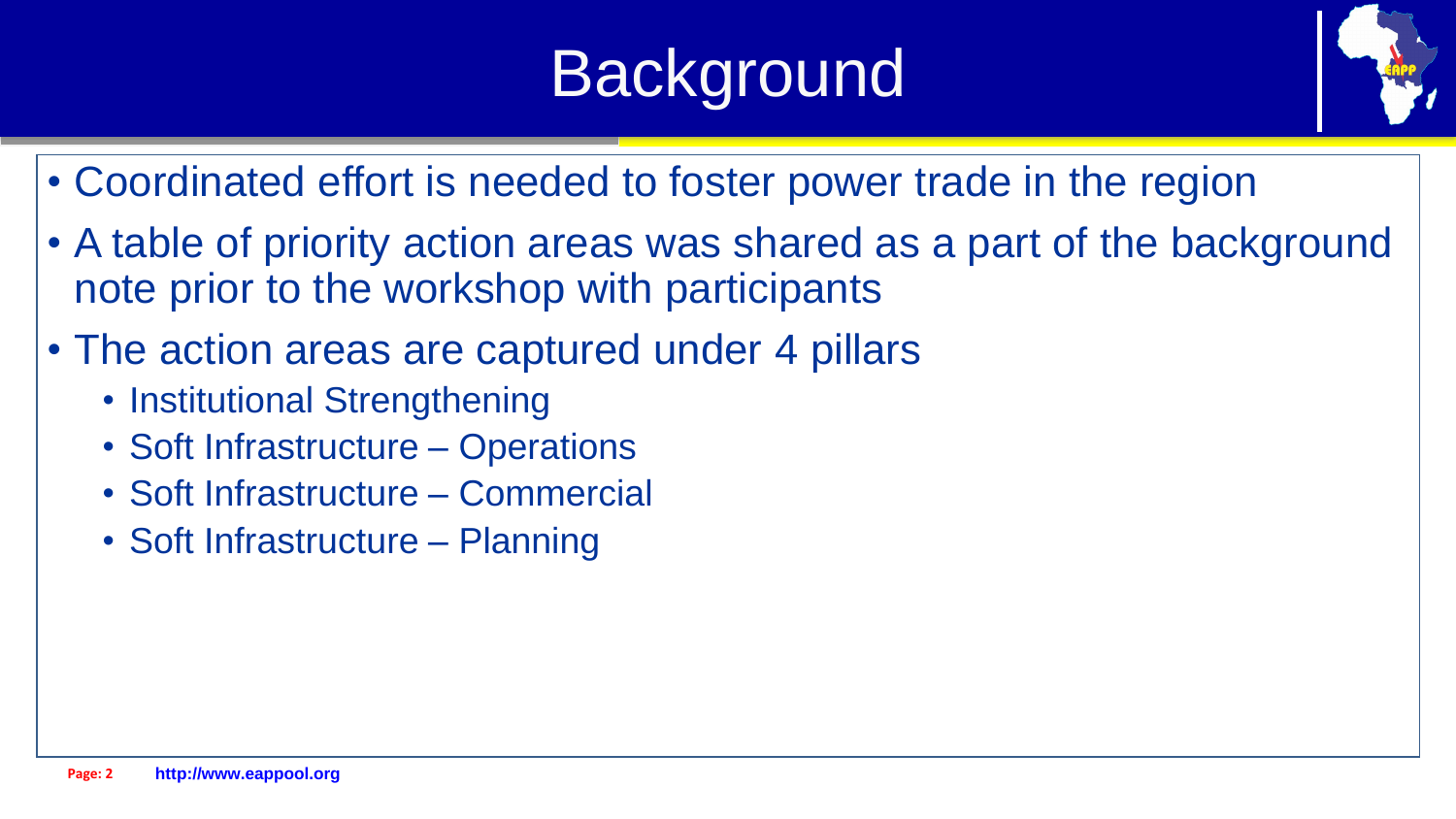# Pillar 1: Institutional Capacity

- 
- **1. Establish and maintain a platform for a sustained high-level dialogue on regional power trade that will inform the EAPP CoM and HoA Ministerial meetings (All HoA countries, ongoing).**
	- A sustained dialogue between policy makers is needed to garner the necessary political support for regional integration.
- **2. Strengthen EAPP organs by actively participating and contributing to technical committees for operations, markets, and planning (All HoA countries, ongoing)**
	- EAPP's technical committees play a key role in developing the soft infrastructure (operations and commercial arrangements) required for trade. The ongoing support of member utilities is needed to have effective technical committees.

**3. Nominate trading staff, establish and equip trading units to prepare for participation in the EAPP Day Ahead Market(DAM)-(All HoA countries, Q2 2023).**

• Each entity that intends to trade in the EAPP region will need to establish its own trading unit, staff that unit, put in place internal systems, controls and permissions to trade and, importantly, train the traders and the supporting staff.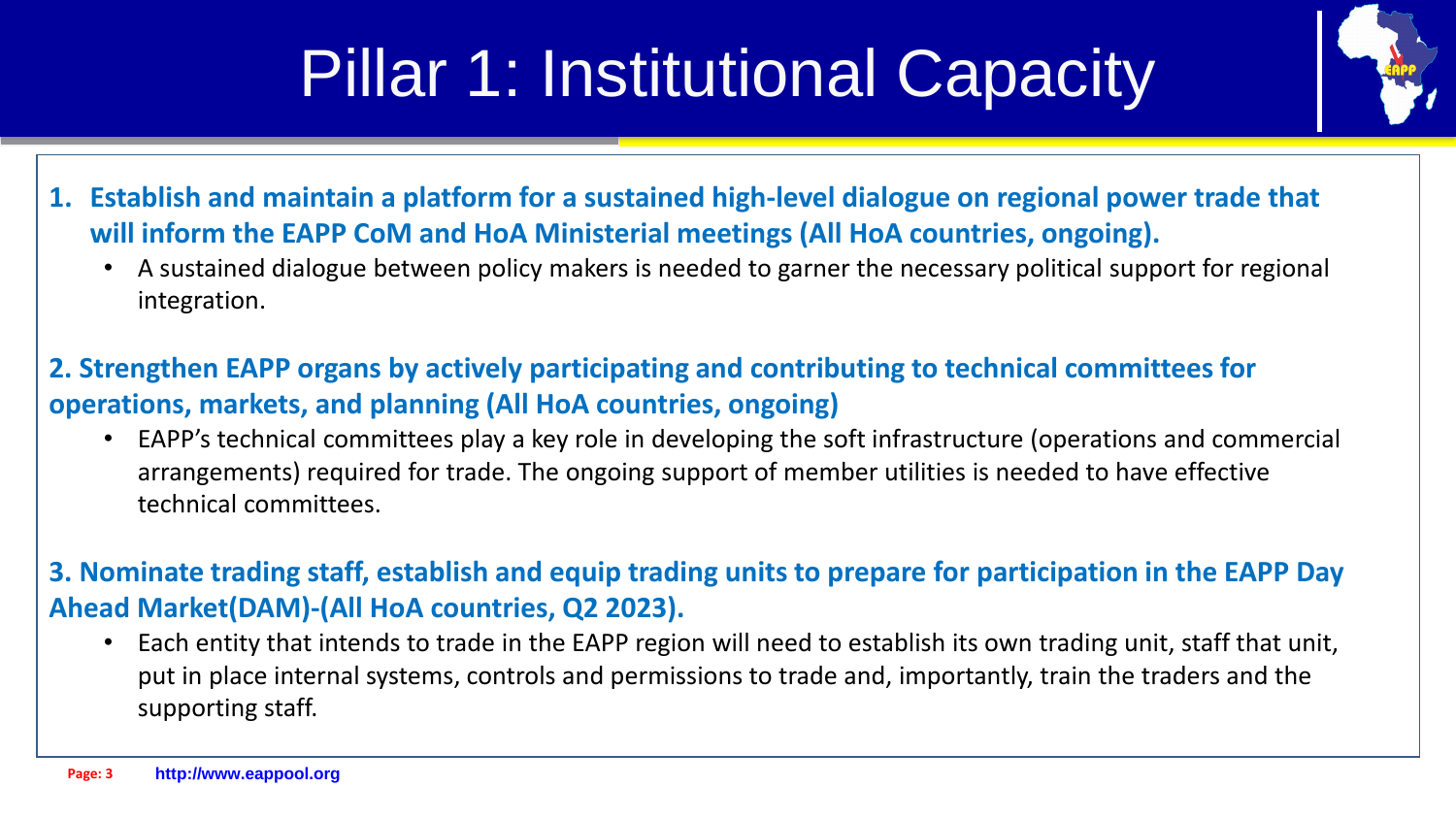## Pillar 2: Soft Infrastructure – Operations



**4.Prepare country action plans to identify investments in grid strengthening to comply with EAPP regional Interconnection Code enabling reliable power trade(All HoA Countries, Q2 2023).**

- Technical processes and systems are required for secure and safe operation of the regional power system. Since the system is a network, this requires harmonized rules and procedures throughout the region as set out in the EAPP Interconnection Code.
- **5. Put in place operational procedures for Ethiopia-Kenya HVDC interconnector(Ethiopia, Kenya Q3 2022).**
- Detailed operating procedures to be agreed by the transmission system operators (TSO) of the two neighboring countries operating the interconnector.

#### **6. Establish and operationalize control areas for the EAPP power market(All HoA Countries, Q2 2023).**

- In addition, to ensure a stable frequency throughout the region and to facilitate trade, control areas must be established to maintain the net cross-border flows that emerge from the DAM/bilateral trade (net import or net export) in each area.
- Each country would be its own control area or would have to join another control area as a guest.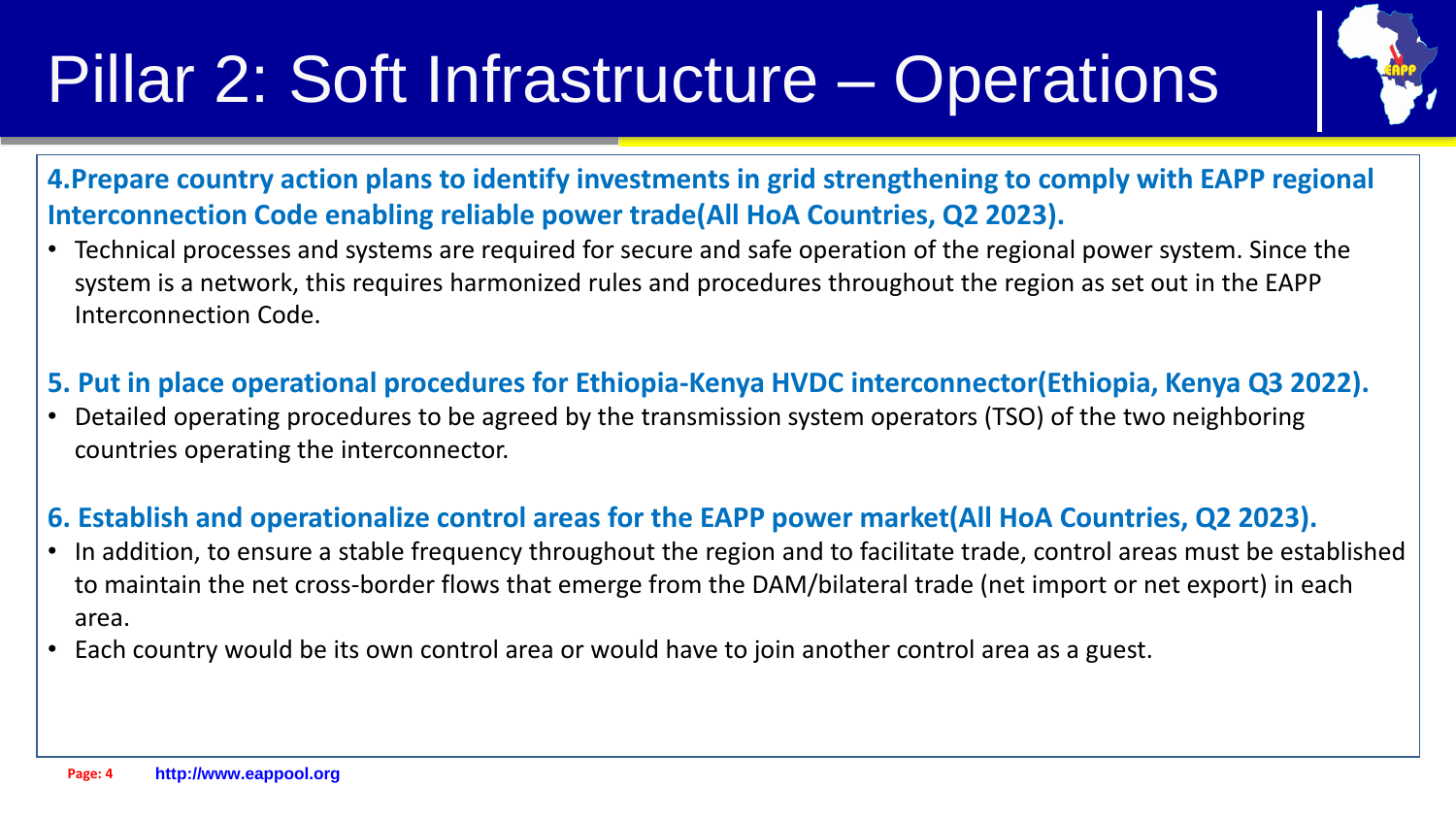### Pillar 3: Soft Infrastructure – Commercial



#### **7. Complete negotiations of commercial agreements for Ethiopia-Kenya (Ethiopia, Kenya by Q2 2022).**

- The power trade agreement between Kenya and Ethiopia is a key transaction for the region which will open trade flows on the HVDC line and will further demonstrate the gains from power trade in the region.
- **8. Support finalization and adoption of the Standardized Bilateral Short-Term Power Purchase Agreement (All HoA Countries, Q3 2022).**
- To facilitate short term power trade the Standardized Bilateral Short-Term PPA being developed will allow utilities to agree on almost all the terms in advance, only leaving items such as prices and volumes for negotiation and agreement by the relevant parties. Member countries have been part of their development process, and should utilize them once they are finalized/accepted .

#### **9. Improve and maintain financial sustainability of utilities to ensure credible off-takers and payment discipline in the regional power market(All HoA Countries, Ongoing).**

• Credible off-takers and payment discipline are key success factors of the regional power market.

#### **10. Agree on fair and efficient transmission pricing methodology for the regional power market(All HoA Countries, Q3 2023).**

• Transmission charges are key to facilitating power trade in the region. They should not act as a barrier to trade and should allow utilities to recover a fair share of costs of their transmission network used for regional trade.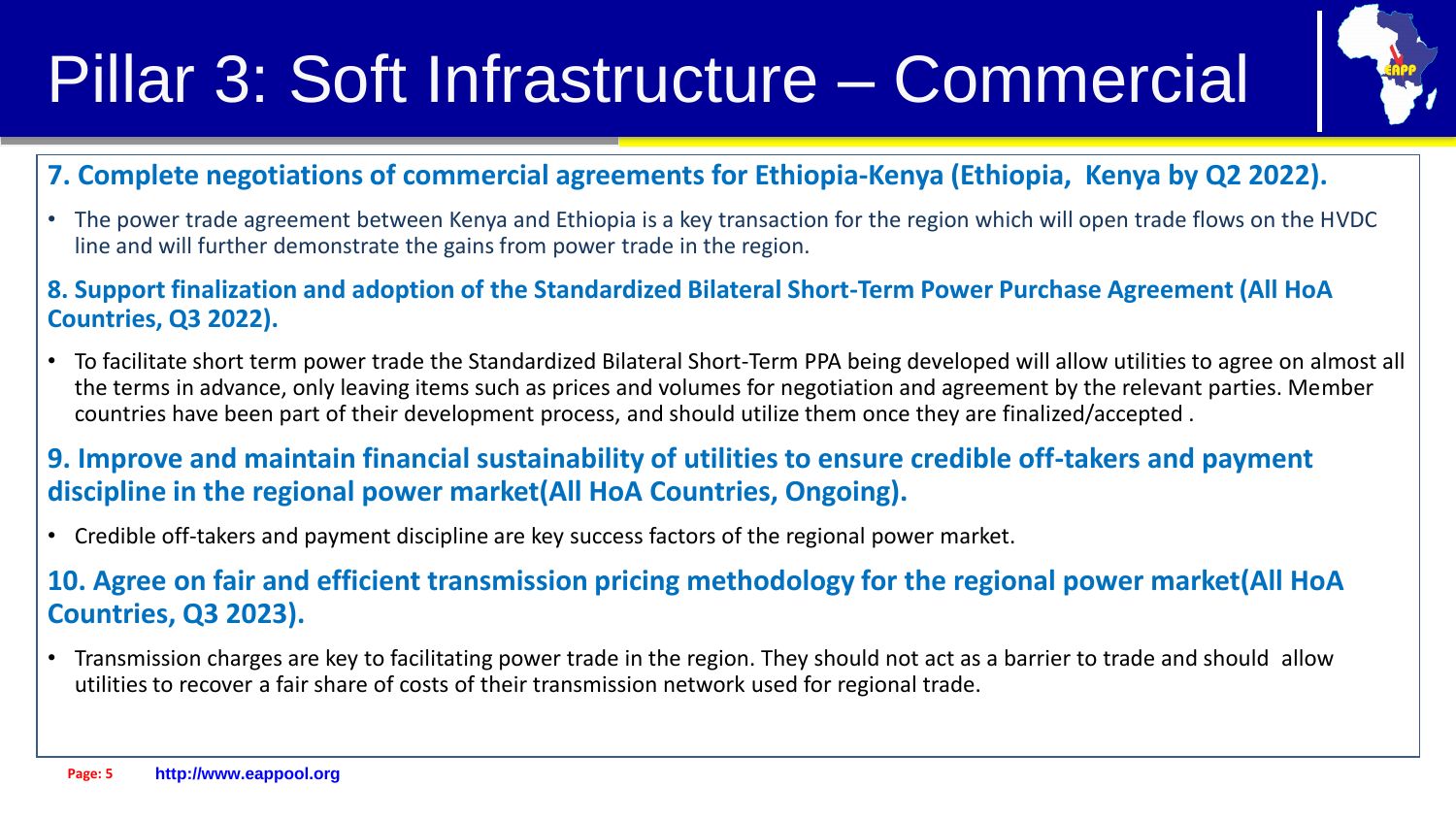# Pillar 4: Soft Infrastructure - Planning



**10. Share timely data with EAPP for monitoring, planning and operations of the regional system (All HoA countries, Ongoing).**

- Sharing of data and information in a timely manner is critical for monitoring, planning, operation of the regional system. Incomplete or inadequate information would lead to sub-optimal decision-making and a reduction in overall benefits from trade in the region.
- **11. Incorporate regional trade opportunities in national master plans, using a regionally consistent approach (All HoA countries, Ongoing).**
- To harness benefits from regional integration, national planning should incorporate regional trade opportunities.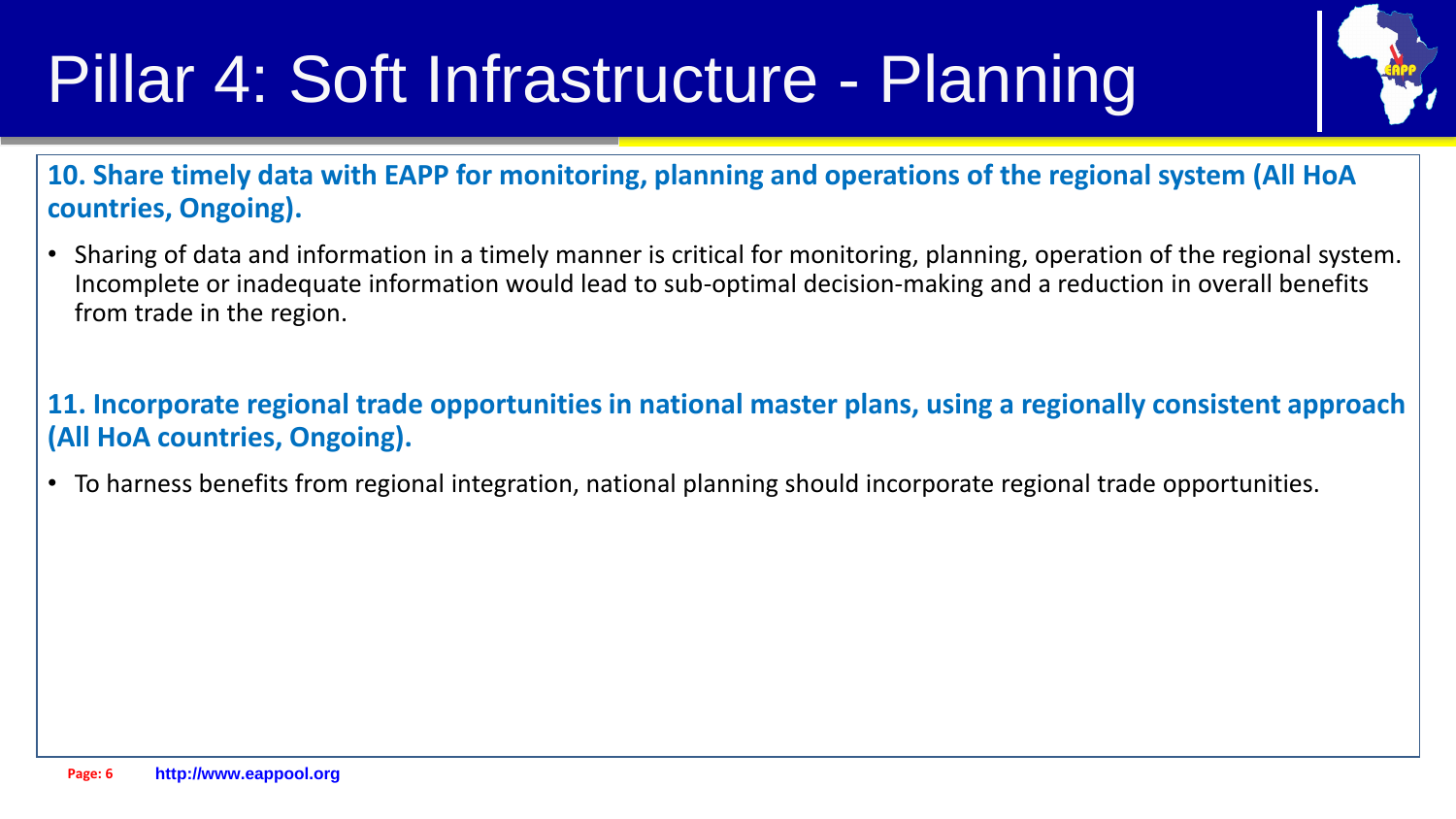## Concluding Remarks

- These are some of the priority action areas
- There are various other actions needed both by the countries and EAPP that will also be required for power trade to flourish.
- Some of the actions EAPP is taking in these priority areas were described in the previous presentation.
- EAPP stands ready to support member countries in achieving the actions.
- I now invite the country delegations to share their views on the actions presented and confirm their support for the same